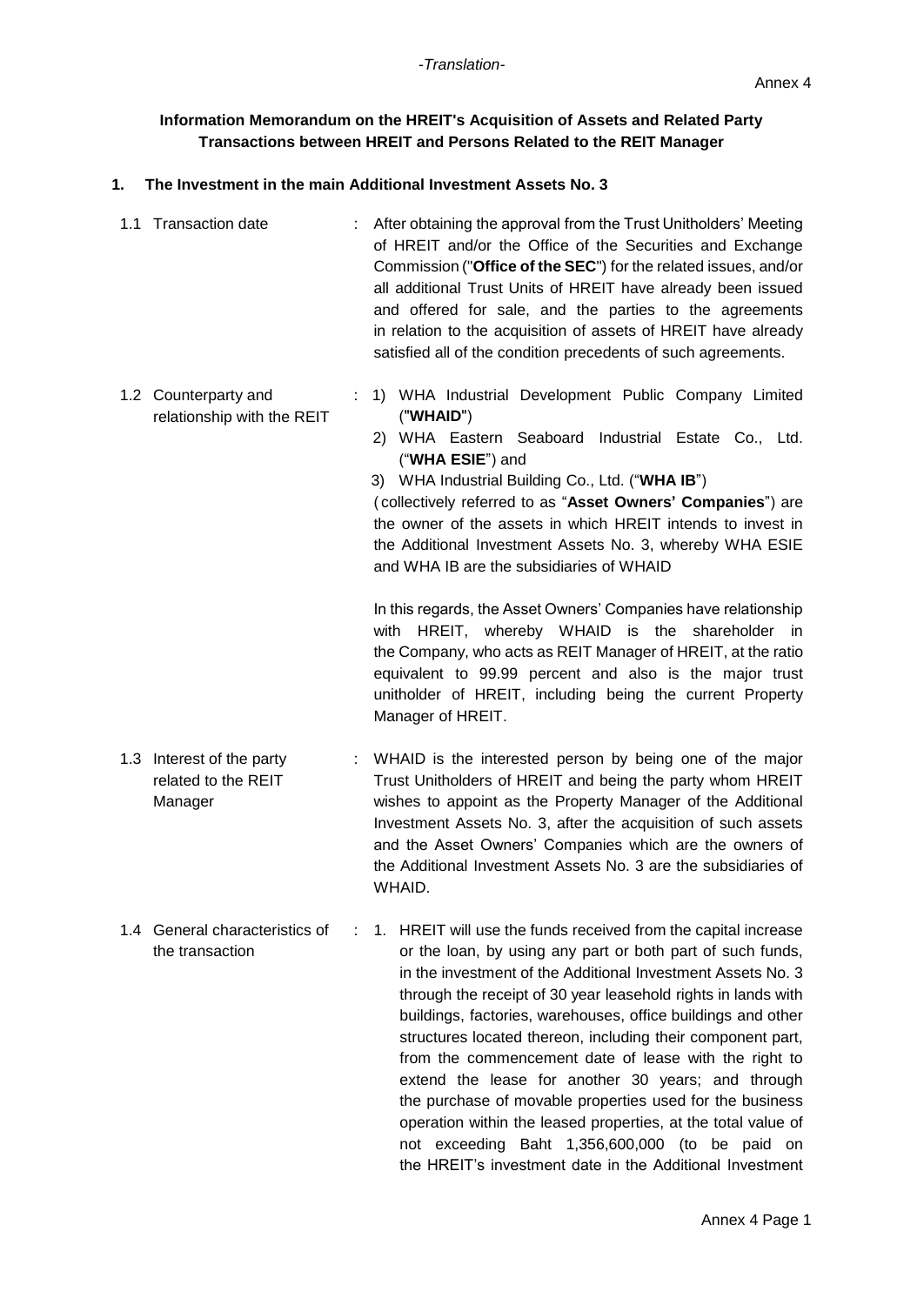Assets No. 3) (exclusive of value added tax, registration fee and specific business tax and other related fees and expenses which shall be borne by HREIT). HREIT shall have the right to extend the lease for another 30 years. The rental fee for the renewed period will be at the total amount of not exceeding Baht 80,000,000 (which shall be paid when the lease agreement is renewed, exclusive of value added tax, registration fee, specific business tax and other relevant fees and expenses which shall be borne by HREIT) whereby the details of the main Additional Investment Assets No. 3 appeared in Clause 1.5.

- 2. HREIT will request the Asset Owners' Companies to pay rental for the unoccupied leased properties and rental short of the minimum rental rate to HREIT for the period of 3 years from HREIT's investment date or until there is a lessee during such period. The conditions are in accordance with the Undertaking Agreement that HREIT will enter into with the Asset Owner's Companies.
- 3. HREIT will appoint WHAID to be the Property Manager of the Additional Investment Assets No. 3.
- 4. This additional investment in the Additional Investment Assets No.3, HREIT will make the investment by entering into relevant agreements as follows:
	- 4.1 Land and Building Lease Agreement with Asset Owners' Companies (which have ownership over lands and buildings);
	- 4.2 Moveable Properties Sale and Purchase Agreement with the Asset Owners' Companies which are the owners of movable assets in such project;
	- 4.3 Mortgage Agreement (to accept asset mortgage); and
	- 4.4 Other relevant agreements, such as Property Manager Appointment Agreement, Undertaking Agreement etc.
- : The Additional Investment Assets No. 3 consist of:
	- 1. Leasehold rights of factory lands and buildings as follows:
		- 1.1. Detached building factory with an area of approximately 35 rai 3 ngan 7.72 square wah, and a building area of approximately 26,680 square meters;
		- 1.2.Attached building factory with an area of approximately 7 rai 2 ngan 89.25 square wah and a building area of approximately 13,206 square meters.

Leasehold right of lands and factory buildings has the total area of approximately 43 rai 1 ngan 96.97 square wah, a factory building area of approximately 39,886 square meters.

1.5 Details of the Additional Investment Assets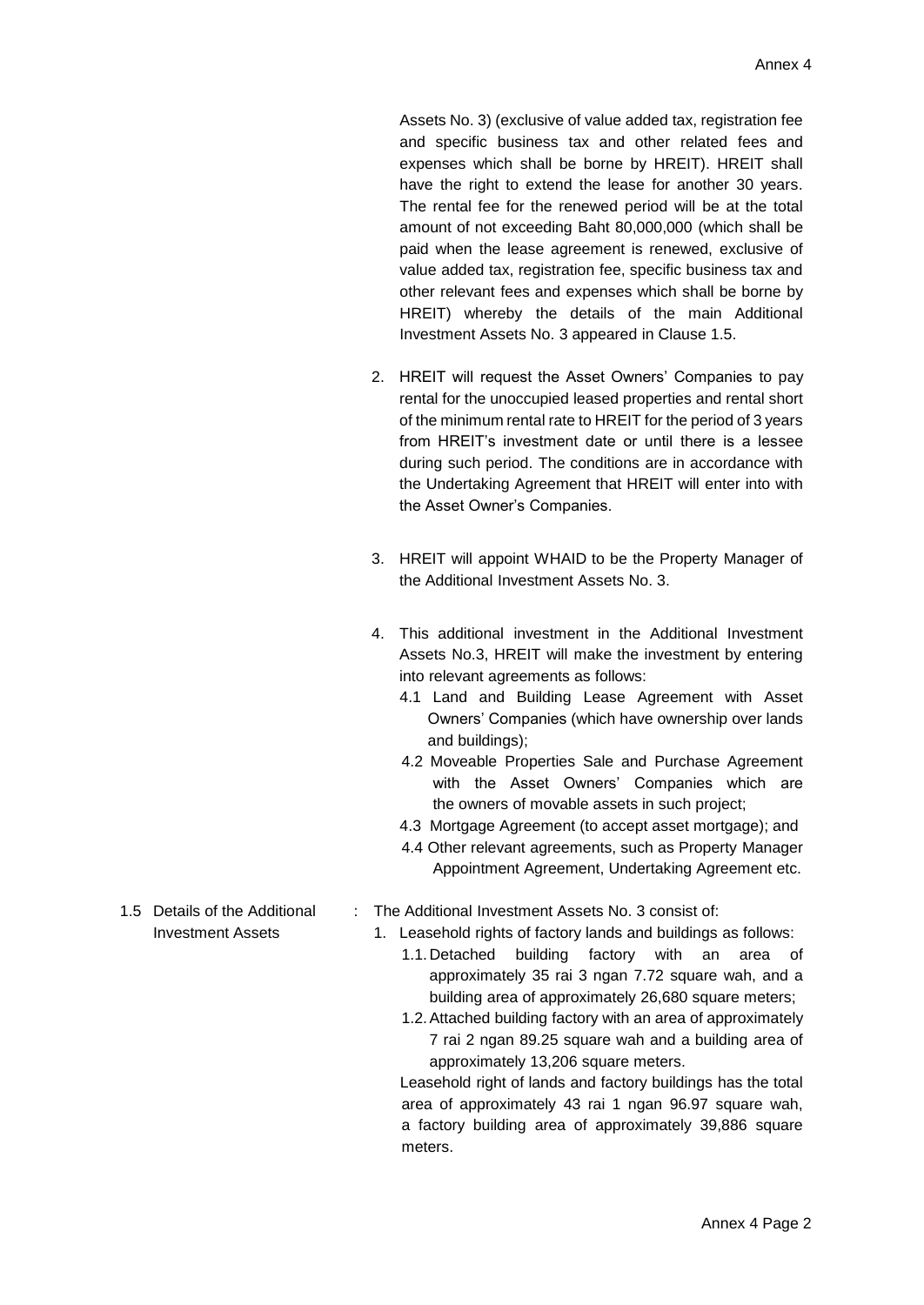2. Leasehold right of lands and warehouses with an area of approximately 5 rai 1 ngan 83.27 square wah, and a building area of approximately 8,901 square meters.

The total areas of Additional Investment Assets No. 3 are the land area of approximately 48 rai 3 ngan 80.24 square wah, a factory building and warehouse area of approximately 48,787 square meters.

- 1.6 Size of the transaction and : 1. Investment transaction in the main Additional Investment consideration Assets No. 3 is at the total value of not exceeding Baht 1,356,600,000 or not exceeding 13.68% of Total Assets of HREIT, accounting to the reviewed financial statements ended 31 March 2020, (to be paid on the HREIT's investment date in the Additional Investment Assets No.3), which consists of rental fee for lands and buildings and expenses for purchasing the relevant movable properties used for the business operation within the leased properties (exclusive of value added tax, registration fee and specific business tax and other related fees and expenses which shall be borne by HREIT). HREIT shall have the right to extend the lease for another 30 years. The rental fee for the renewed period will be at the total amount of not exceeding Baht 80,000,000 (which shall be paid when the lease agreement is renewed, exclusive of value added tax, registration fee, specific business tax and other relevant fees and expenses which shall be borne by HREIT). The value of the assets to be invested in is calculated to include other related party transactions as follows:
	- (1) The Asset Owner's Company will pay rental for the unoccupied leased properties or will pay rental short of the minimum rental rate to HREIT for the period of 3 years from HREIT's investment date or until there is a lessee during such period at the following minimum rental rate:

| <b>Attached</b><br><b>Building</b><br><b>Factory</b> | <b>Detached</b><br><b>Building</b><br><b>Factory</b> | Warehouses   |
|------------------------------------------------------|------------------------------------------------------|--------------|
| Baht 164 per                                         | Baht 189 per                                         | Baht 150 per |
| square meter                                         | square meter                                         | square meter |

The conditions are in accordance with the Undertaking Agreement that HREIT will enter into with the Asset Owner's Companies

2. With respect to the consideration payable to the Property Manager, WHAID will charge a Property Management Fee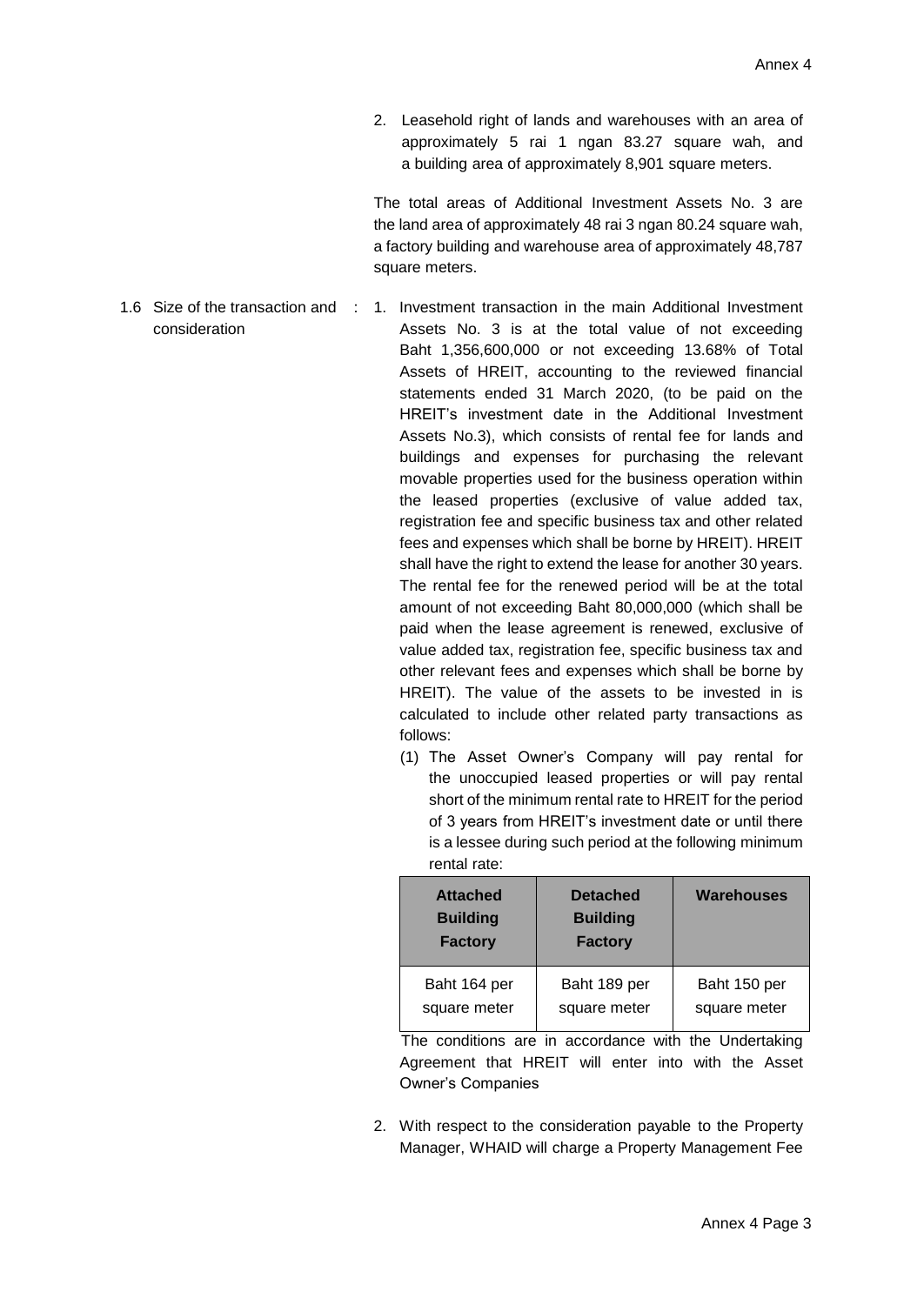(exclusive of value added tax) from HREIT, which consists of the following:

(1) Management Fee

| <b>Period</b>                 | <b>Management Fee</b>             |
|-------------------------------|-----------------------------------|
| $1st$ - $5th$ year            | 1.75 percent of the Gross         |
|                               | <b>Property Operating Revenue</b> |
| $6th$ - 10 <sup>th</sup> year | 5 percent of the Gross Property   |
|                               | <b>Operating Revenue</b>          |

(2) Lessee procurement fee (in case the Property Manager recommends or procures a lessee)

- a) New lessees with the lease period equals to or more than 3 years, the Property Manager is entitled to a fee which equals to the amount of 1-month rental that HREIT will receive. In the case of a lease less than 3 years, the Property Manager is entitled to a fee calculated on a pro rata basis by comparing the actual rental period to the standard lease period of 3 years. In the case where the period is less than 1 year and the Property Manager procures the lessee by itself, not engaging or assigning any agent or others to procure the lessee, the Property Manager shall not be entitled to the fee.
- b) Current lessees who will renew the lease agreement and the service agreement with HREIT with the lease period equals to or more than 3 years, the Property Manager is entitled to a fee which equals to the amount of 0.5 month rental that HREIT will receive. In the case of a lease more than 1 year but less than 3 years, the Property Manager is entitled to a fee calculated on a pro rata basis by comparing the actual rental period to the standard lease period of 3 years. In the case where the period is less than or equals to 1 year, and the Property Manager procures the existing lessee to renew the agreements by itself, not engaging or assigning any agent or others to proceed as such, the Property Manager shall not be entitled to any fee.

The conditions are in accordance with the Property Manager Appointment Agreement that HREIT will enter into with WHAID.

1.7 Value of assets to be invested : The value of the main Additional Investment Assets No. 3 shall be at the total value of not exceeding Baht 1,356,600,000 (to be paid on the HREIT's investment date in the Additional Investment Asset No.3), which consists of rental fee for lands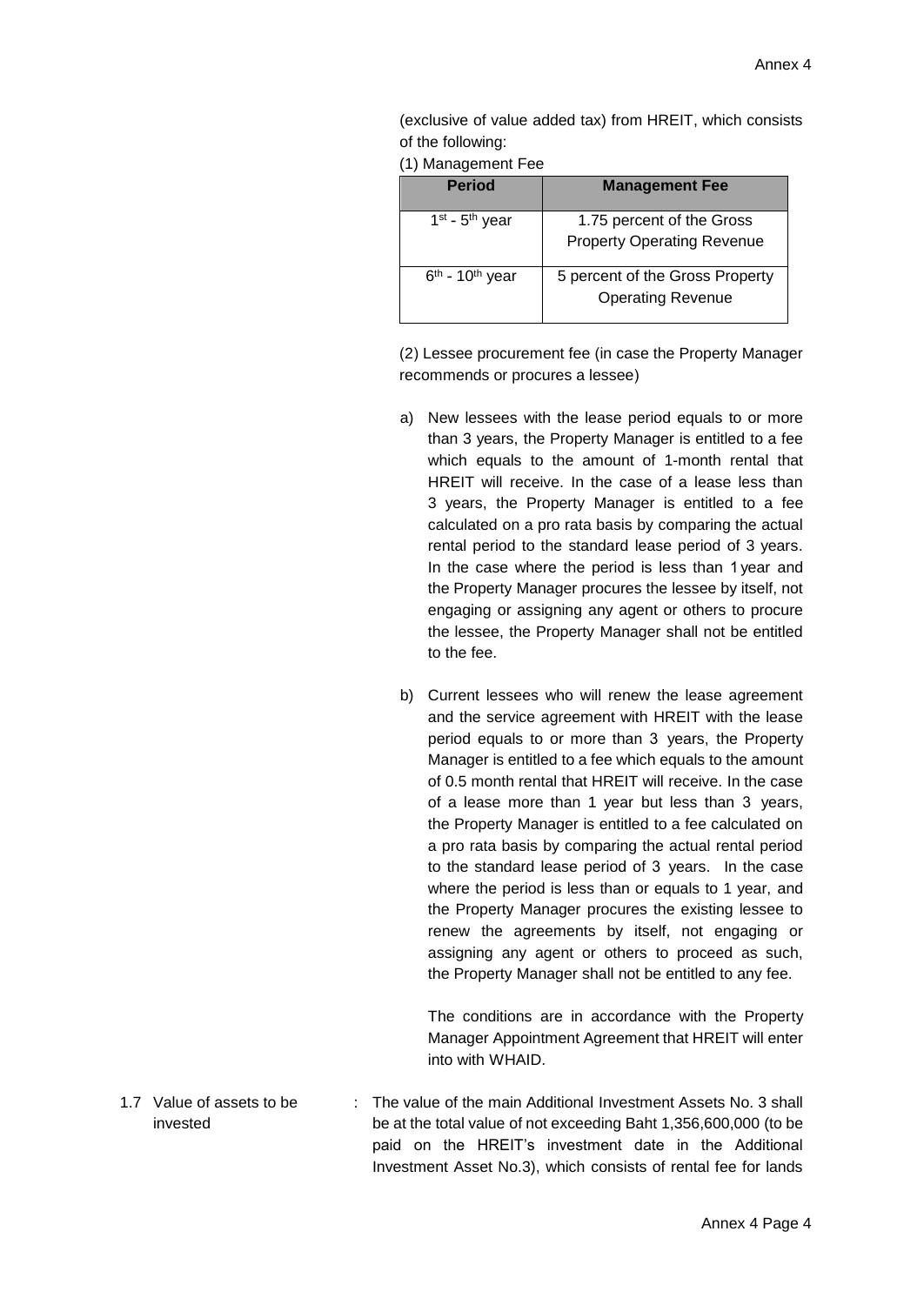and buildings and expenses for purchasing the relevant movable properties used for the business operation within the leased properties (exclusive of value added tax, registration fee and specific business tax and other related fees and expenses which shall be borne by HREIT), and HREIT shall have the right to extend the lease for another 30 years. The rental fee for the renewed period will be at the total amount of not exceeding Baht 80,000,000 (which shall be paid when the lease agreement is renewed, exclusive of value added tax, registration fee, specific business tax and other relevant fees and expenses which shall be borne by HREIT).

The two independent appraisers, which are Siam City Appraisal Co., Ltd. and Grand Asset Advisory Co., Ltd., have appraised the main Additional Investment Assets No. 3 by using Income Approach. In this regard, the price to invest is approximately 5 percent higher than the price obtained from the lowest property appraisal report received by the appraisal firms.

- : 1. The value of the main Additional Investment Assets No. 3 will be determined by the return rate from the rent and the appraised values obtained by from the appraisal report of the two independent appraisers.
- 2. As for the Property Management Fee rate, which shall be specified in the Property Manager Appointment Agreement, shall be in accordance with the agreed rates between HREIT and WHAID, and based on the financial projections of HREIT prepared by using the Property Management Fee rate as specified in the Property Manager Appointment Agreement, such Property Management Fee calculation shall not diminish the benefit of HREIT while HREIT shall have a reasonable operating margin. The said rate of consideration payable to the Property Manager shall be comparable to the Property Management Fee rate of the other property funds and real estate investment trusts that have similar property management scope of service as HREIT's and the current consideration payable to the Property Manager for Property Management of HREIT.
- 1.9 Benefits from the lease of the main Additional Investment Assets No. 3 : The investment will increase the income from rental fee and turnover of HREIT, and will also increase the stability and the diversification of risk in the procurement of benefits from immovable properties, as well as the diversification of the sources of income for HREIT.
- 1.10 Source of fund for the investment in the Additional Investment Assets : Either from the issuance and offering for sale of additional Trust Units at the amount not exceeding 137,500,000 units or the additional loan at the amount not exceeding Baht 650,000,000 or both, whereby the details of the issuance and offering for sale of additional Trust Units and the loan shall be

1.8 Criteria for determining the value of the consideration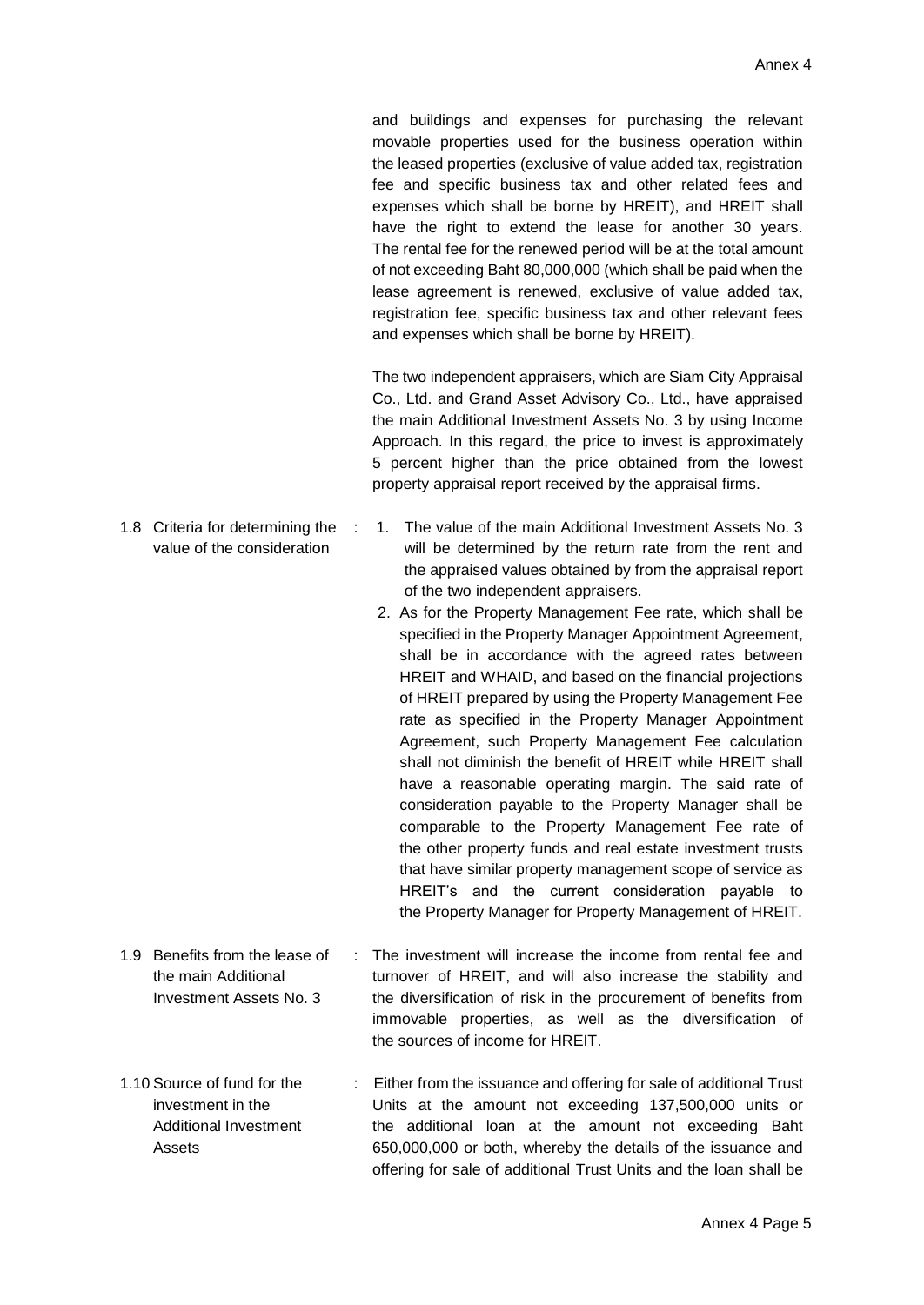in accordance with the Invitation to the Trust Unitholders' Meeting in order to approve the transaction.

1.11 Approval of transaction : The aforementioned transaction will be considered as a related party transaction between HREIT and the party related to the Company in its capacity of the REIT Manager of a value equivalent to or greater than Baht 20,000,000 or exceeding 3 percent of the Net Asset Value of HREIT, whichever is higher. Under the Trust Deed of HREIT, such transaction must be approved in the Trust Unitholders' Meeting by affirmative votes of not less than three-fourths of all Trust Units of the Trust Unitholders attending the meeting and having the right to vote.

> The Trust Unitholders' Meeting for such resolutions must be attended by at least 25 Trust Unitholders, or not less than half of all Trust Unitholders, and the Trust Unitholders present must collectively hold at least one third of all Trust Units sold by HREIT to constitute a quorum.

> As for vote counting of Trust Unitholders who are entitled to vote, the Company will not include the vote of the Trust Unitholders with a special interest in the transaction under consideration. The details of Trust Unitholders with a special interest in the transaction under consideration appears in the Invitation to the Trust Unitholders' Meeting.

operation within the leased properties (exclusive of value

- Directors regarding the entering into transaction and the comparison of reasonability between entering into the transaction with the related persons and the third party : 1. HREIT will use the funds received from the capital increase or loan, by using any part or both part of such funds, in the investment of the Additional Investment Assets No. 3 in order to create an opportunity to generate long-term additional return on investment at a reasonable rate to the Trust Unitholders of HREIT. The Company, therefore, considers the investment in the Additional Investment Assets No. 3 to be in the best interest of HREIT, as it is the investment in properties with potential of generating income, which will increase the benefits for HREIT. The investment has potential to increase the income from rental fee and turnover of HREIT and will also increase the stability and the diversification of risk in the procurement of benefits from immovable properties, as well as the diversification of the sources of income. This will bring benefits to HREIT and the Trust Unitholders of HREIT. The Company is of its opinion that the value of the Additional Investment Assets No. 3, specified at the total amount of not exceeding Baht 1,356,600,000 (to be paid on the HREIT's investment date in the Additional Investment Assets No. 3) which consists of rental fee for lands and buildings and expenses for purchasing the relevant movable properties used for the business
- 1.12 Opinion of the Board of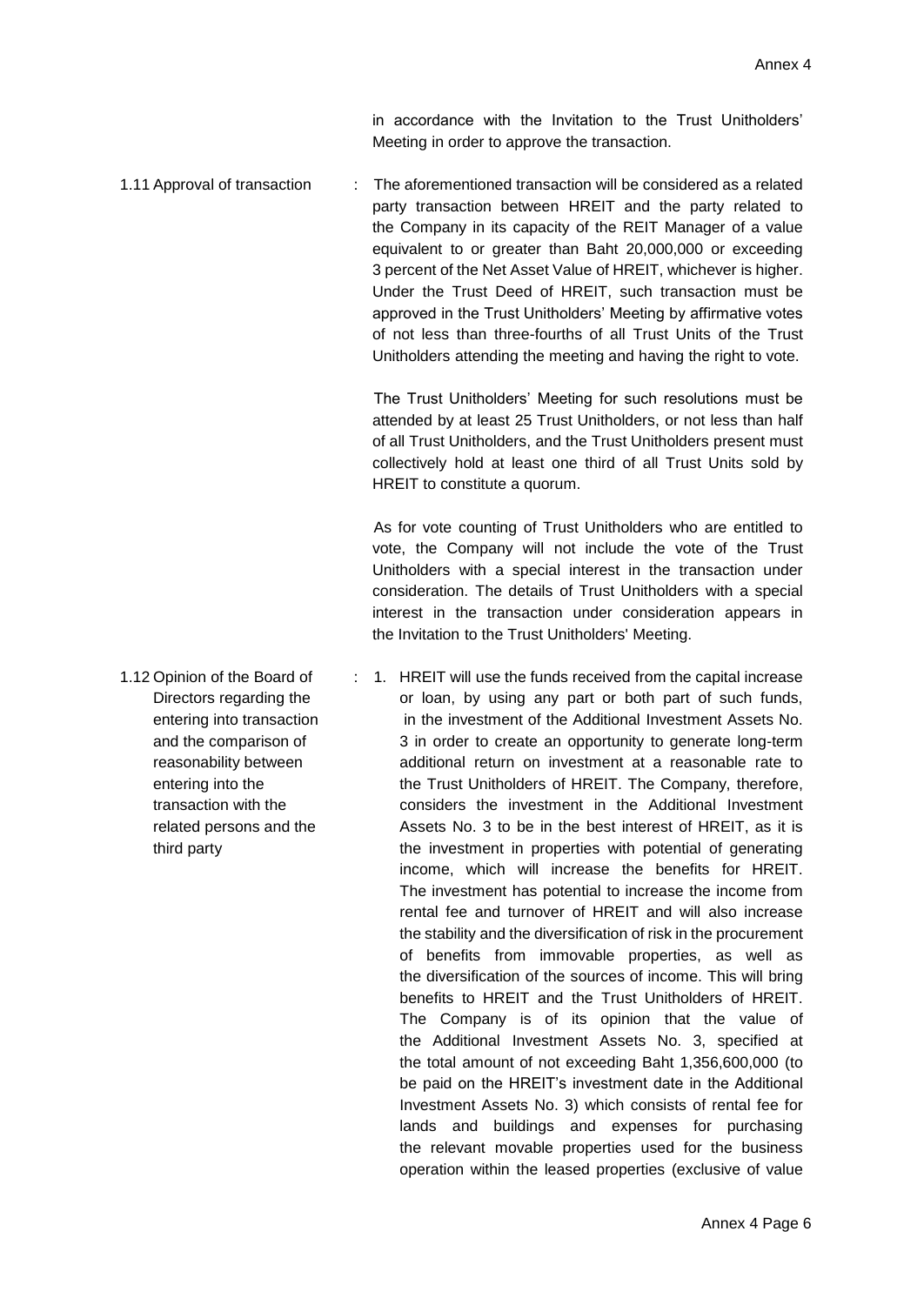added tax, registration fee and specific business tax and other related fees and expenses which shall be borne by HREIT) whereby HREIT shall have the right to extend the lease for another 30 years with the rental fee for the renewed period will be at the total amount of not exceeding Baht 80,000,000 (which shall be paid when the lease agreement is renewed, exclusive of value added tax, registration fee, specific business tax and other relevant fees and expenses which shall be borne by HREIT), is a reasonable price.

- 2. In addition, the transaction that HREIT will request the Asset Owner's Companies to pay the rental for the unoccupied leased properties and the rental short of the minimum rental rate to HREIT for the period of 3 years from HREIT's investment date or until there is a lessee during such period, which the conditions are in accordance with the Undertaking Agreement that HREIT will enter into with WHAID, are the reasonable price and beneficial to the Trust Unitholders.
- 3. As for the consideration payable to the Property Manager, in determining the reasonableness of Property Management Fee rate which WHAID will collect from HREIT, the Company has compared the rate of consideration payable to Property Manager which WHAID will collect from HREIT to the property management fee rate of other property funds and real estate investment trusts that have similar property management scope of service as HREIT's with the current consideration payable to the Property Manager Fee for the Property Management of HREIT.

The Company considers that the said fee rate is fair and reasonable and since WHAID is the owner and the manager in the assets which HREIT will additionally invested in as from the beginning, and also is one of the entrepreneurs in Thailand who has experience and expertise in the management of factory buildings and warehouses, and also has expertise in management and is equipped with various teams with experience and efficiency, WHAID can be considered as a professional and experienced property manager being well familiar with the properties to be invested in, which will enable WHAID to manage the main properties for the benefit of HREIT and its Trust Unitholders.

1.13 Opinion of the Audit Committee and/or director of the Company which is

: None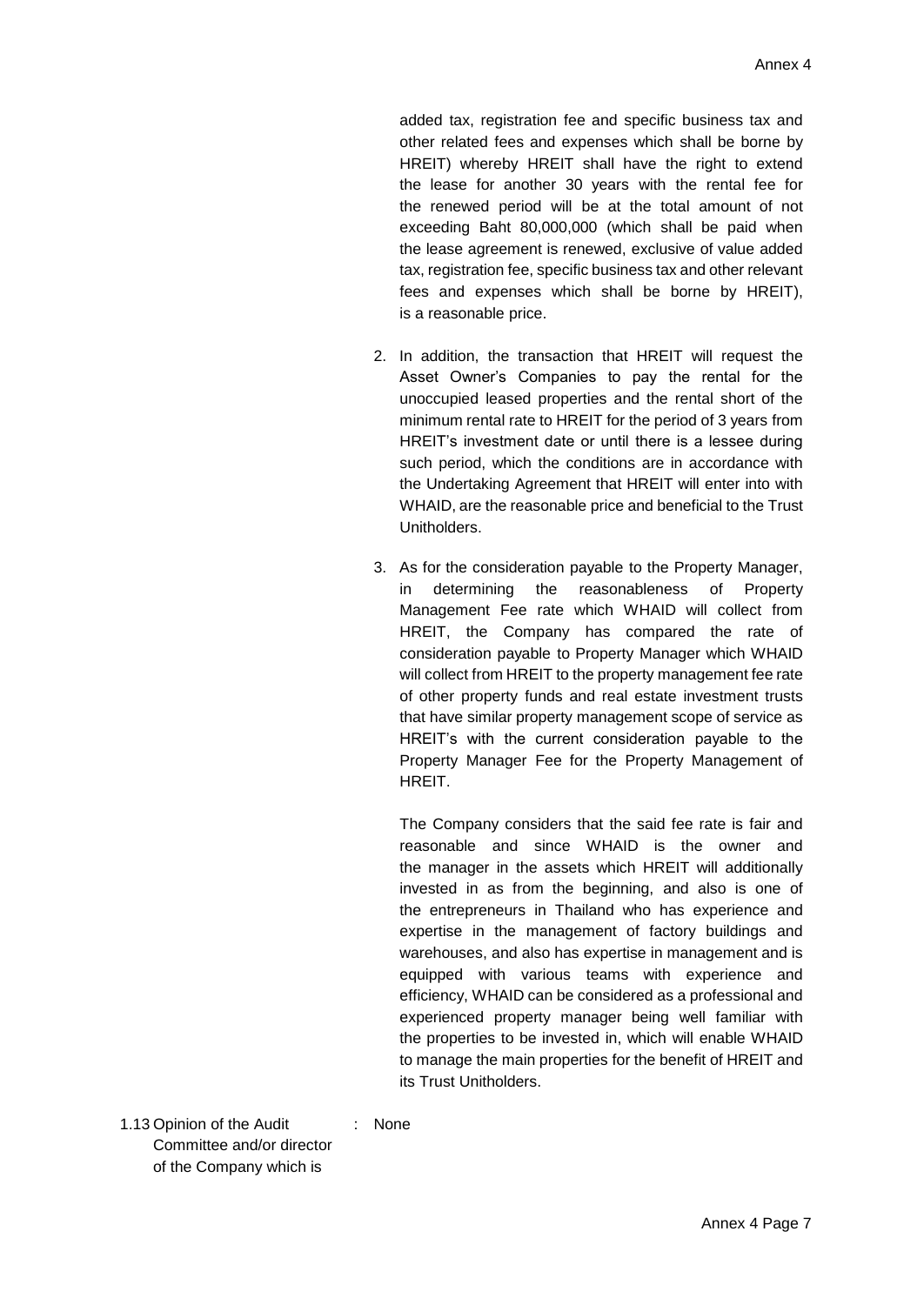different from the opinion of the Board of Directors of the Company

#### **2. The Allocation of Trust Units to WHAID and/or WHAID's Connected Persons**

- 2.1 Transaction date : After obtaining the approval from the Trust Unitholders' Meeting of HREIT and the Office of the SEC for the related issues, and all the additional Trust Units of HREIT have been issued and offered for sale. 2.2 Counterparty and relationship with the REIT : WHAID, who is the shareholder in the Company, who acts as the REIT Manager of HREIT, at the ratio equivalent to 99.99 percent and also is one of the major Trust Unitholders of HREIT, including being the current Property Manager of HREIT. 2.3 Interest of the party related to the REIT Manager : WHAID is the interested person by being the shareholder in the Company, who acts as the REIT Manager of HREIT, at the ratio equivalent to 99.99 percent and being one of the major Trust Unitholders of HREIT. 2.4 General characteristics of the transaction : The Trust Units will be specifically allocated to WHAID and/or WHAID's Connected Persons. The number of Trust Units to be allocated to WHAID and/or WHAID's Connected Persons, when combined with the portion offered for sale to the existing Trust Unitholders, shall not exceed 20 percent of all Trust Units to be issued and offered for sale at this second capital increase. 2.5 Size of the transaction : Not exceeding Baht 300,000,000 (which is calculated in case the loan for investment in the main Additional Investment Assets No. 3 is not made, and at the rate of 20 percent of the funds raised from Trust Unitholders in this capital increase at the total value of not exceeding Baht 1,356,600,000, and of relevant estimation). 2.6 Criteria for determining the subscription price of the trust unit to be paid by WHAID The price of the Trust Units to be offered for sale in this time will be determined with reference to the appraised value of the Additional Investment Assets No.3, as assessed by an independent appraiser approved by the Office of the SEC, and taking into account other relevant factors, including: (1) conditions of the capital and financial markets during the offer for sale of the Trust Units, (2) the appropriate rate of return for investors, (3) the commerciality of the assets,
	- (4) interest rates, both domestically and on the global market, (5) the rate of return on investments in equity instruments, debt instruments and other investment options, and (6) results from the survey of institutional investors (Bookbuilding).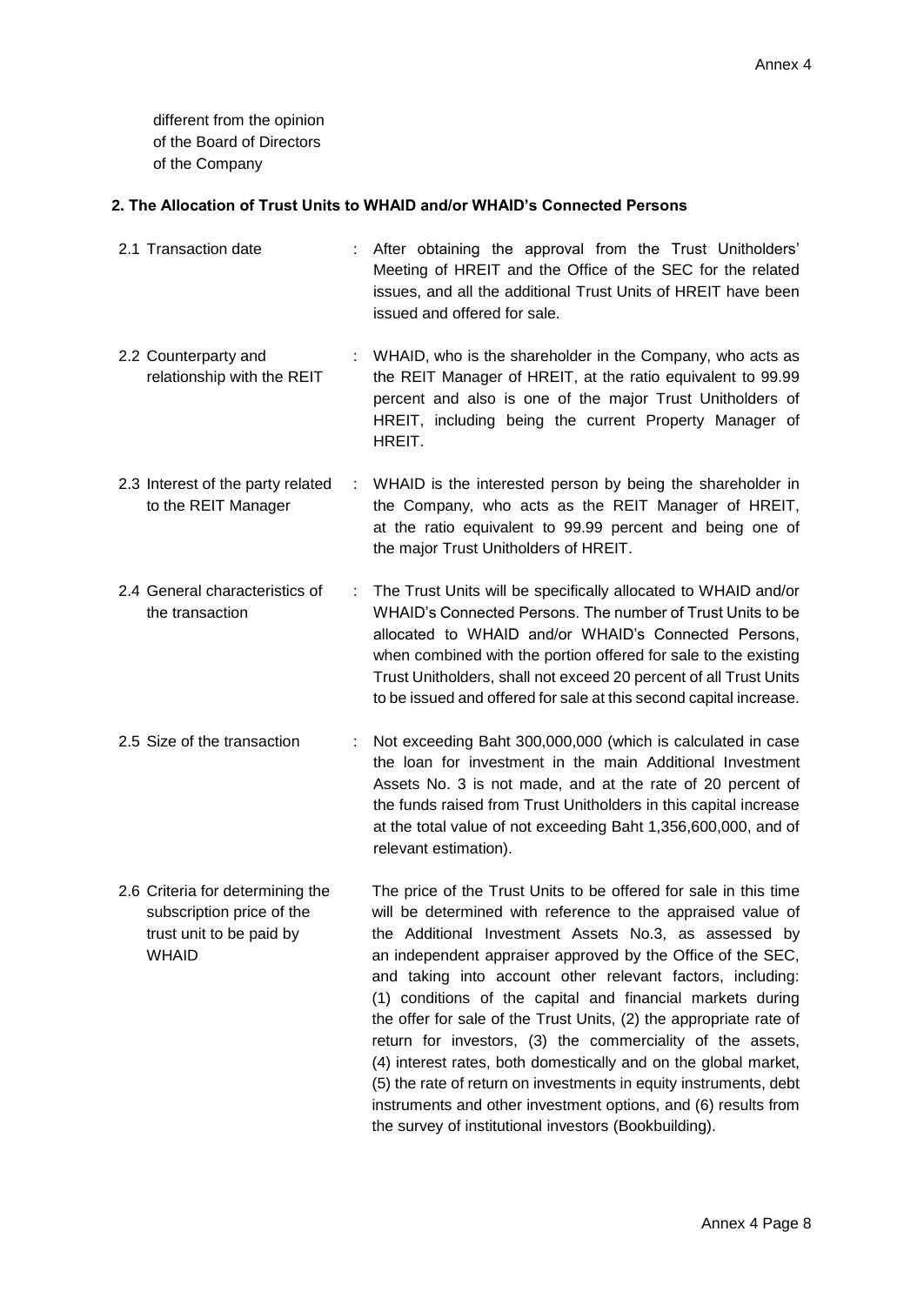- 2.7 Benefits from the allocation of Trust Units to WHAID and/or WHAID's Connected Persons : HREIT is able to precisely determine specific subscribers of Trust Units to comply with the WHAID's covenant of the Trust Unitholding provided to HREIT.
- 2.8 Approval of transaction : The aforementioned transaction will be considered as a related party transaction between HREIT and the party related to the Company in its capacity of the REIT Manager of a value equivalent to or greater than Baht 20,000,000 and/or exceeding 3 percent of the Net Asset Value of HREIT, whichever is higher. Under the Trust Deed of HREIT, such transaction must be approved in the Trust Unitholders' Meeting by affirmative votes of not less than three-fourths of all Trust Units of the Trust Unitholders attending the meeting and having the right to vote.

In addition, the private placement of Trust Units to specific Trust Unitholders shall not be objected by the Trust Unitholders for more than 10% of all Trust Units of the Trust Unitholders attending the meeting and having the right to vote under the Undertaking Agreement and Clause 6 of the Notification No. SorRor. 26/2555.

The Trust Unitholders' Meeting for such resolutions must be attended by at least 25 Trust Unitholders, or not less than half of all Trust Unitholders, and the Trust Unitholders present must collectively hold at least one third of all Trust Units sold by HREIT to constitute a quorum.

As for vote counting of Trust Unitholders who are entitled to vote, the Company will not include the vote of the Trust Unitholders with a special interest in the transaction under consideration. The details of Trust Unitholders with a special interest in the transaction under consideration appears in the Invitation to the Trust Unitholders' Meeting.

- 2.9 Opinion of the Board of Directors regarding the entering into transaction and the comparison of reasonability between entering into the transaction with the connected persons and the : Ratio of the allocation of Trust Units to WHAID is reasonable, due to the fact that the ratio of the allocation will not result in WHAID holding the Trust Units in a way that it has voting right to control votes in the Trust Unitholders' Meeting. The criteria of determination of offering price of Trust Units is the same as the criteria of determination of offering price to the existing Trust Unitholders and to the general public.
- 2.10 Opinion of the Audit Committee and/or director : None

third party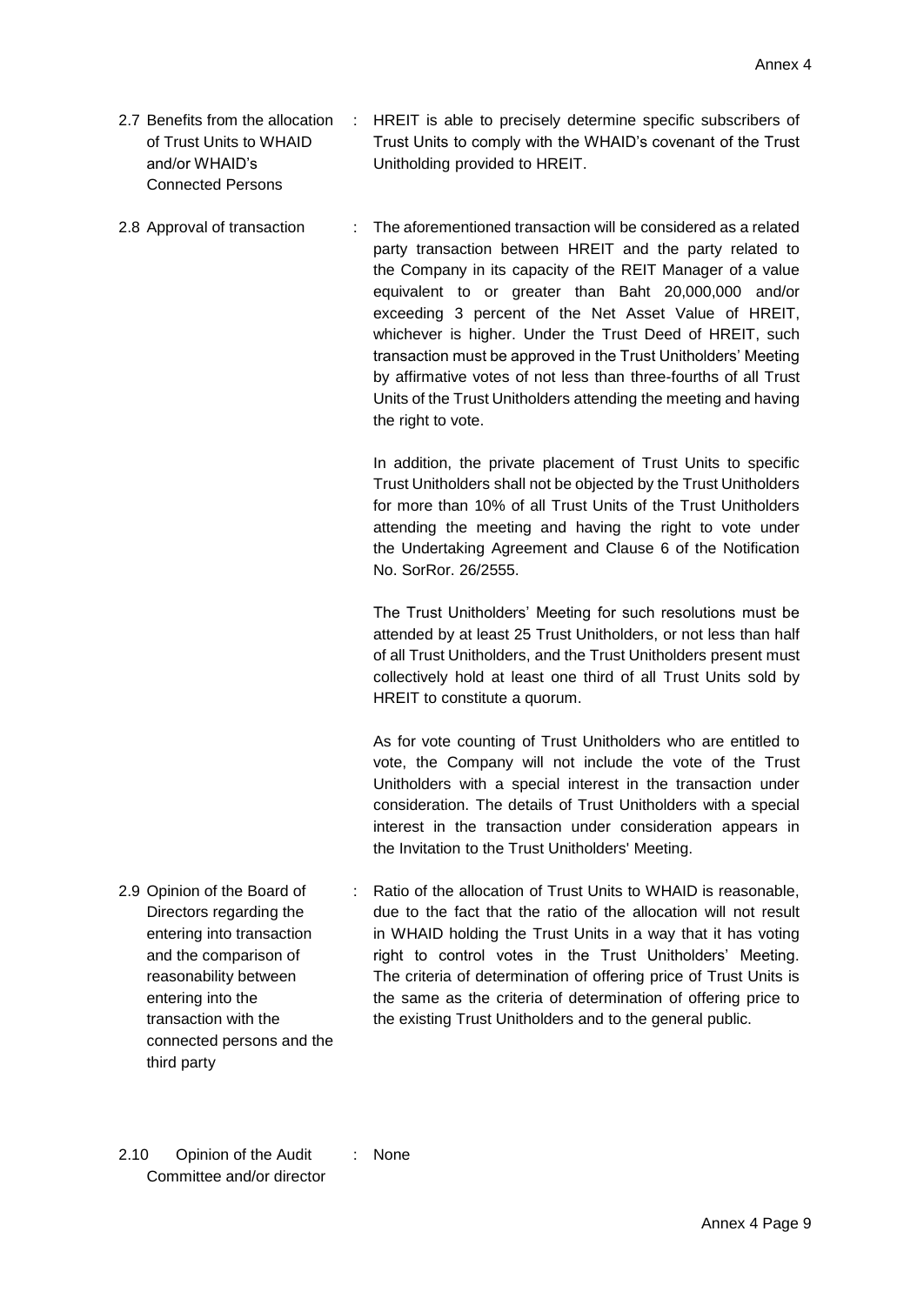of the Company which is different from the opinion of the Board of Directors of the Company

### **3. Related Information**

- 3.1 Related Transactions (In the previous year and in this year up until the latest quarter)
- : 1. WHAID and the Asset Owner's Company are the owner of HREIT current investment asset as follows (1) WHA Eastern Seaboard Industrial Estate 1 (2) Eastern Seaboard Industrial Estate (Rayong) (3) WHA Chonburi Industrial Estate 1 (4) WHA Saraburi Industrial Land (5) WHA Logistics Park 1 (6) WHA Logistics Park 2 (7) WHA Logistics Park 4
	- 2. HREIT has appointed WHAID to be the Property Manager of HREIT for the Additional Investment Assets to be invested in this time, whereby the Property Management Fee consists of Management Fee and Lessee Procurement Fee, which shall not exceed 3 percent per annum of HREIT's Net Asset Value (NAV).
	- 3. HREIT allows HREIT allows WHA Utilities and Power Public Company Limited (WHAUP) and/or its subsidiaries and/or any other person specified by WHAUP to sub-lease the partial rooftop area of the Additional Investment Assets to be invested in this time to be used in the operation of the Solar Rooftop Project by renting the rooftop area, with reference to the actual usage of the lessee, at least 85 percent of the usable leased rooftop area with the rental fee equivalent to Baht 3 per square meter per month with 6 percent rental increase every 3 years.
- 3.2 Executive and Top 10 Trust Unitholders as of the latest book closing date

Executives of the Company consist of:

1. Miss [Jarucha](https://www.bloomberg.com/profiles/people/20139065-paopitaaya-smutrakalin) Satimanont Acting Managing **Director** 2. Miss Bussarin Wattanasuntornsakul Manager of Risk Management and **Compliance** 3. Mr.Narawut Rattanarungsan Assistant Manager of **Business** Development and Investor Relations

 Top 10 Trust Unitholders as of the book closing date on 28 May 2020 are listed under List of Trust Unitholders appears in Annex 14.

- Please consider details per annex below.
- 3.4 Summary of Appraisal Report

3.3 Summary of financial Information

Please consider details per annex below.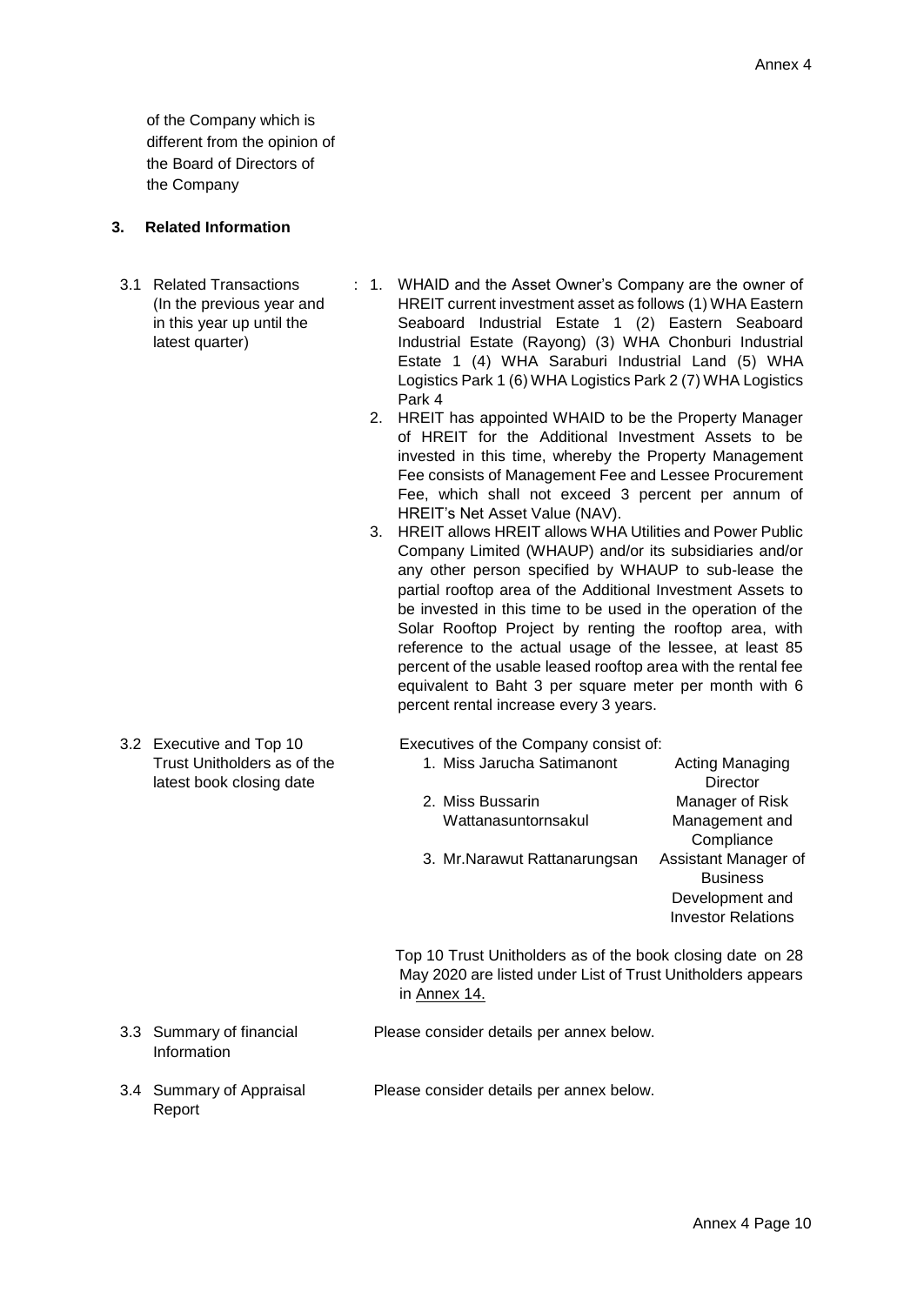**(Annex) Summary on Financial Information of HREIT**

| <b>Balance Sheet</b><br><b>Unit: Baht</b>                      | As at<br>31 December<br>2017 | As at<br>31 December<br>2018   | As at<br>31 December<br>2019 | As at<br>31 March 2020 |
|----------------------------------------------------------------|------------------------------|--------------------------------|------------------------------|------------------------|
| <b>Assets</b>                                                  |                              |                                |                              |                        |
| Investments at fair value                                      | 7,240,310,553                | 9,430,069,981<br>9,642,374,761 |                              | 9,601,476,597          |
| Cash and cash equivalents                                      | 1,160,018,857                | 135,554,906                    | 162,812,614                  | 203,319,036            |
| Account receivable and other<br>receivables                    | 23,407,046<br>51,608,314     |                                | 20,729,188                   | 28,130,061             |
| Prepaid expenses                                               | 751,597                      | 1,357,319                      | 14,492,732                   |                        |
| Deferred expenses                                              | 2,914,684                    | 49,657,073                     | 37,537,311                   | 34,515,671             |
| Accrued income from operating<br>lease agreement               | 2,914,288                    | 19,207,676                     | 33,339,245                   | 30,304,007             |
| Refundable VAT                                                 | 194,042                      | 483,071                        | 284,811                      | 316,615                |
| Other assets                                                   | 3,086,715                    | 3,433,269                      | 2,374,669                    | 685,300                |
| <b>Total assets</b>                                            | 8,433,597,782                | 9,691,371,609                  | 9,913,945,331                | 9,915,930,698          |
| <b>Liabilities</b>                                             |                              |                                |                              |                        |
| Unearned rental and service income                             | 7,152,305                    | 10,291,704                     | 12,019,659                   | 9,971,713              |
| Deposits received from customers                               | 134,731,673                  | 166,810,101                    | 191,754,504                  | 204, 202, 740          |
| Borrowing from financial institution-<br>net                   | 2,293,506,651                | 3,282,206,577                  | 3,293,206,577                | 3,296,001,606          |
| Accrued expenses                                               | 11,899,157                   | 26,678,578                     | 19,736,657                   | 20,930,160             |
| <b>Other liabilities</b>                                       | 1,075,745                    | 24,461,330                     | 13,088,906                   | 13,548,978             |
| <b>Total liabilities</b>                                       | 2,448,365,531                | 3,510,549,131                  | 3,529,806,303                | 3,544,655,197          |
| Net assets value                                               | 5,985,232,251                | 6,180,822,478                  | 6,384,139,028                | 6,371,275,501          |
| Net assets represented by                                      |                              |                                |                              |                        |
| Capital received from unitholders                              | 6,516,969,663                | 6,062,435,654                  | 6,046,556,123                | 6,046,556,123          |
| Retained earnings (deficits)                                   | (531,737,412)                | 118,386,824                    | 337,582,905                  | 324,719,378            |
| Net assets value                                               | 5,985,232,251                | 6,180,822,478                  | 6,384,139,028                | 6,371,275,501          |
| Net assets value per unit (Baht)                               | 8.5182                       | 8.7966                         | 9.0860                       | 9.0677                 |
| Total Trust Units sold as at the end<br>of period/year (Units) | 702,634,116                  | 702,634,116                    | 702,634,116                  | 702,634,116            |

| <b>Income Statement</b>           | <b>Fiscal Year</b> | <b>Fiscal Year</b>         |             | Q <sub>1</sub> |
|-----------------------------------|--------------------|----------------------------|-------------|----------------|
| (Unit: Baht)                      | 2017               | 2018                       | 2019        | 2020           |
| <b>Investment income</b>          |                    |                            |             |                |
| Rental and service income         | 447,229,592        | 640,833,222<br>519,353,004 |             | 168,097,088    |
| Rooftop rental income             | 4,871,459          | 5,902,336                  | 5,901,632   | 1,475,408      |
| Undertaking income                | 123,777,724        | 200,032,241                | 120,281,495 | 996,665        |
| Interest income                   | 955,014            | 757,016                    | 925,337     | 153,183        |
| <b>Total Income</b>               | 576,833,789        | 726,044,597                | 767,941,686 | 170,722,344    |
| <b>Expenses</b>                   |                    |                            |             |                |
| Management fee                    | 13,077,500         | 14,442,615                 | 15,455,358  | 3,873,801      |
| Trustee fee                       | 12,183,204         | 14,442,615                 | 15,455,358  | 3,873,801      |
| Registrar fee                     | 2,447,783          | 2,185,264                  | 2,081,933   | 504,017        |
| Property management fee           | 13,594,514         | 20,815,492                 | 13,792,448  | 4,515,426      |
| Other expenses                    | 13,601,668         | 29,266,142                 | 40,065,174  | 9,773,001      |
| <b>Total Expenses</b>             | 54,904,669         | 81, 152, 128               | 86,850,271  | 22,540,046     |
| Net Investment income before      | 521,929,120        | 644,892,469                | 681,091,415 | 148,182,298    |
| financial costs                   |                    |                            |             |                |
| <b>Financial costs</b>            |                    |                            |             |                |
| <b>Interest expenses</b>          | 96,573,980         | 117,977,622                | 137,088,734 | 32,975,589     |
| Net gain from sale of investments | 425,355,140        | 526,914,847                | 544,002,681 | 115,206,709    |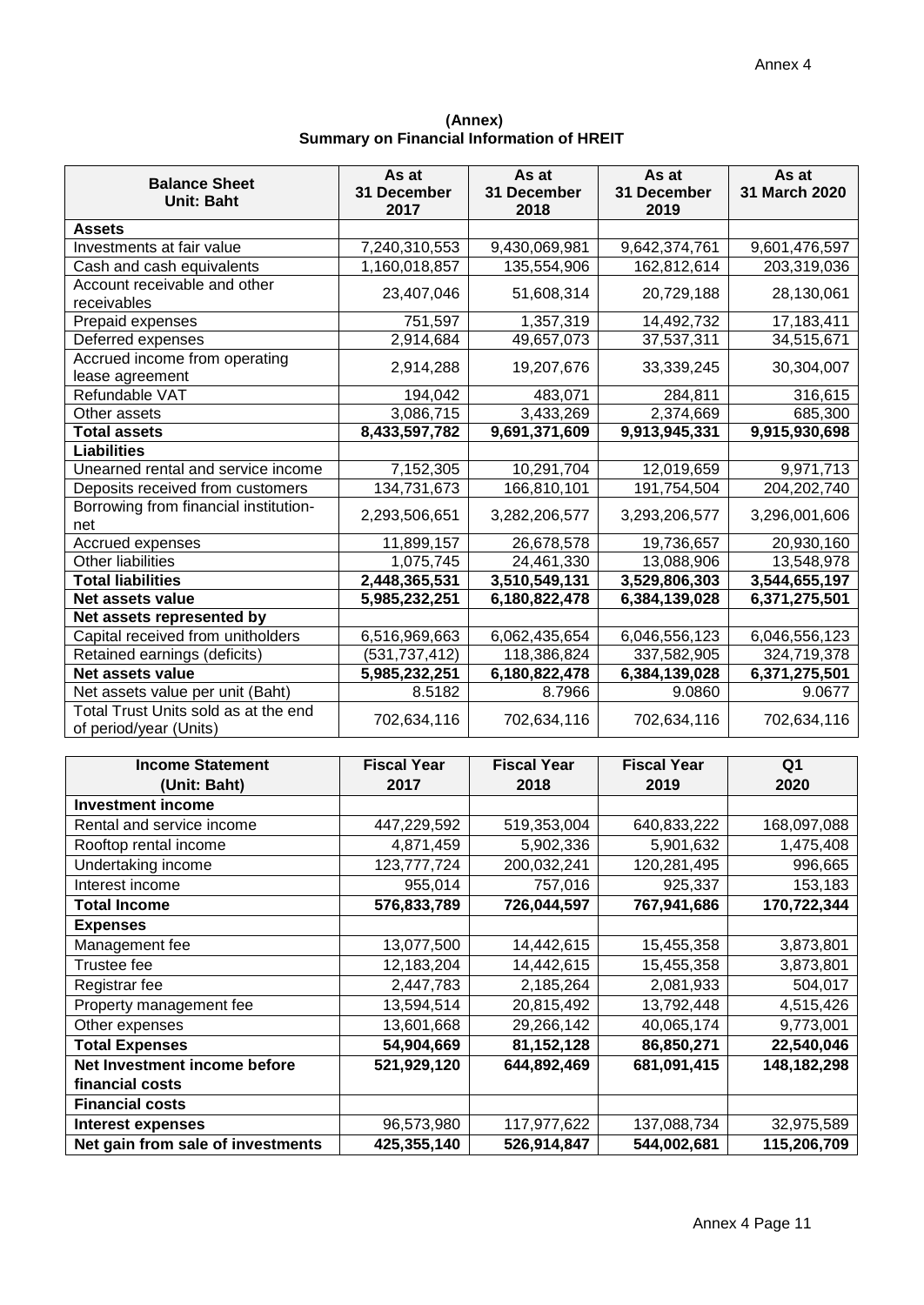| <b>Income Statement</b>                | <b>Fiscal Year</b> | <b>Fiscal Year</b> | <b>Fiscal Year</b> | Q <sub>1</sub> |
|----------------------------------------|--------------------|--------------------|--------------------|----------------|
| (Unit: Baht)                           | 2017               | 2018               | 2019               | 2020           |
| Net profit (loss) from the sale of     |                    |                    |                    |                |
| investment fund                        |                    |                    |                    |                |
| Net profit from the sale of investment | 1,213,630          | 704,946            | 1,826,188          | 319,826        |
| fund                                   |                    |                    |                    |                |
| Unearned net profit (loss) from        | (851, 980, 408)    | 122,504,443        | 210,530,994        | 11,223,337     |
| investment fund valuation              |                    |                    |                    |                |
| Total net gain (loss) from             | (850,766,778)      | 123,209,389        | 212,357,182        | 11,543,163     |
| investments                            |                    |                    |                    |                |
| Increase in net assets from            | (425,411,638)      | 650,124,236        | 756,359,863        | 126,749,872    |
| operations for the period              |                    |                    |                    |                |

| <b>Cash Flow Statement</b><br>(Unit: Baht)      | <b>Fiscal Year</b><br>2017 | <b>Fiscal Year</b><br>2018 | <b>Fiscal Year</b><br>2019 | Q1<br>2020      |
|-------------------------------------------------|----------------------------|----------------------------|----------------------------|-----------------|
| Net cash generated from operating<br>activities | 390,963,882                | (1,386,810,516)            | 704,073,541                | 210,122,609     |
| Net cash used in financing activities           | 576,018,103                | 362,346,565                | (676, 815, 833)            | (169, 616, 187) |
| Net increase in cash and cash<br>equivalents    | 966,981,985                | (1,024,463,951)            | 27,257,708                 | 40,506,422      |

| <b>Key Financial Ratios and</b>   | <b>Fiscal Year</b> | <b>Fiscal Year</b> | <b>Fiscal Year</b> | Q1         |
|-----------------------------------|--------------------|--------------------|--------------------|------------|
| <b>Additional Information</b>     | 2017               | 2018               | 2019               | 2020       |
| Net asset value per unit (Baht)   | 8.5182             | 8.7966             | 9.0860             | 9.0677     |
| Increase (decrease) in net assets | (1.5597)           | 0.2785             | 0.2894             | (0.0183)   |
| from operations period per unit   |                    |                    |                    |            |
| (Baht)                            |                    |                    |                    |            |
| EBITDA to total assets (%)        | 6.19               | 6.65               | 6.87               | $5.98^{1}$ |
| Debt to total assets (%)          | 27.19              | 33.87              | 33.22              | 33.24      |
| Debt to net asset value (%)       | 29.03              | 36.22              | 35.60              | 35.75      |
| Interest coverage ratio (%)       | 40.91              | 56.80              | 55.29              | 55.63      |

*Remark /1 calculated from EBITDA by proportion to the entire year of 2020.*